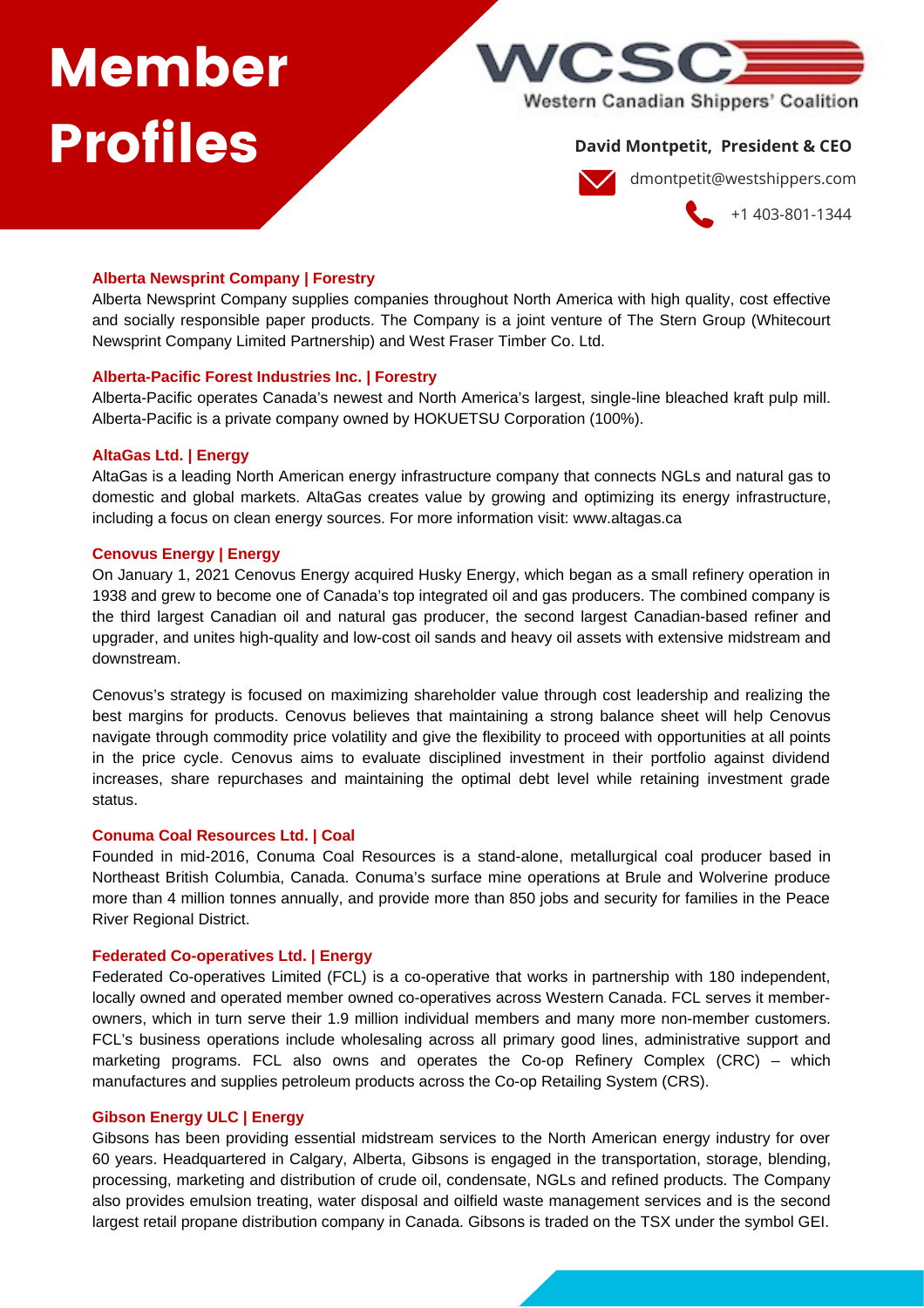#### **Inter Pipeline Ltd. | Energy**

Inter Pipeline is a major petroleum transportation, storage and natural gas liquids processing business based in Calgary, Alberta. Inter Pipeline owns and operates four business segments operating in Western Canada and Europe.

#### **Keyera Corp. | Energy**

Keyera Corp. (TSX:KEY) operates one of the largest midstream energy companies in Canada, providing essential services to oil and gas producers in the Western Canada Sedimentary Basin. Its business consists of natural gas gathering and processing, natural gas liquids processing, transportation, storage, marketing, iso-octane production and sales, and a condensate system. Keyera is committed to conducting its business ethically, safely and in an environmentally and financially responsible manner.

#### **K+S Potash Canada | Potash**

KSPC is a K+S Group company with headquarters in Saskatoon, Saskatchewan; a solution potash mine and production facility located near Moose Jaw, Saskatchewan; and a world-class potash handling and storage facility operated in partnership with Pacific Coast Terminals in Port Moody, British Columbia. Bethune mine, formerly known as the Legacy Project, is the first new potash mine in Saskatchewan in nearly fifty years (a \$4.1B capital investment in Canada) and the largest investment by a German company in Canada. The Bethune mine has created new job opportunities for Canadian workers, new business opportunities for Canadian companies supplying goods and services to this major economic development, and long-term capacity for community investments.

#### **Lehigh Cement | Concrete | Aggregates | Fly Ash**

Lehigh Cement produces cement, aggregates (crushed rock, sand and gravel), ready mixed concrete, asphalt, and a range of other building materials including precast concrete products, pressure and gravity pipes, roof tiles and clay bricks. Lehigh is an affiliate of Lehigh Hanson Canada, part of the HeidelbergCement Group, one of the largest building materials manufacturers worldwide. The HeidelbergCement shares are listed on various German stock exchanges.

#### **Millar Western Forest Products Ltd. | Forestry**

Millar Western is a worldwide supplier of softwood dimension lumber, specialty wood products, and hardwood and softwood bleached chemi-thermo-mechanical pulp. The Company operates sawmills in Whitecourt and Fox Creek, Alberta, a pulp mill in Whitecourt, Alberta, and a value added manufacturing wood products facility in Acheson, Alberta. Its head office is located in Edmonton, Alberta.

#### **Montem Resources Corp. | Coal | Renewable Energy**

Montem Resources is a metallurgical coal explorer, developer and future producer in addition to being a potential renewable energy developer. The company is committed to achieving success through the pairing of world-class assets with an exceptional management and operational team. Montem owns six strategically located and high-quality metallurgical coal properties in Alberta with excellent access to rail. One of those properties also enjoys a unique layout that could support a significant pump hydro energy storage facility.

#### **Pembina Pipeline Corporation | Energy**

Pembina is a leading transportation and midstream service provider that has been serving North America's energy industry for more than 65 years. Pembina owns an integrated system of pipelines that transport various hydrocarbon liquids and natural gas products produced primarily in western Canada. Pembina also owns gas gathering and processing facilities; an oil and natural gas liquids infrastructure and logistics business; and is growing an export terminals business. Pembina's integrated assets and commercial operations along the majority of the hydrocarbon value chain allow it to offer a full spectrum of midstream and marketing services to the energy sector. Pembina is committed to identifying additional opportunities to connect hydrocarbon production to new demand locations through the development of infrastructure that would extend Pembina's service offering even further along the hydrocarbon value chain. These new developments will contribute to ensuring that hydrocarbons produced in the Western Canadian Sedimentary Basin and the other basins where Pembina operates can reach the highest value markets throughout the world.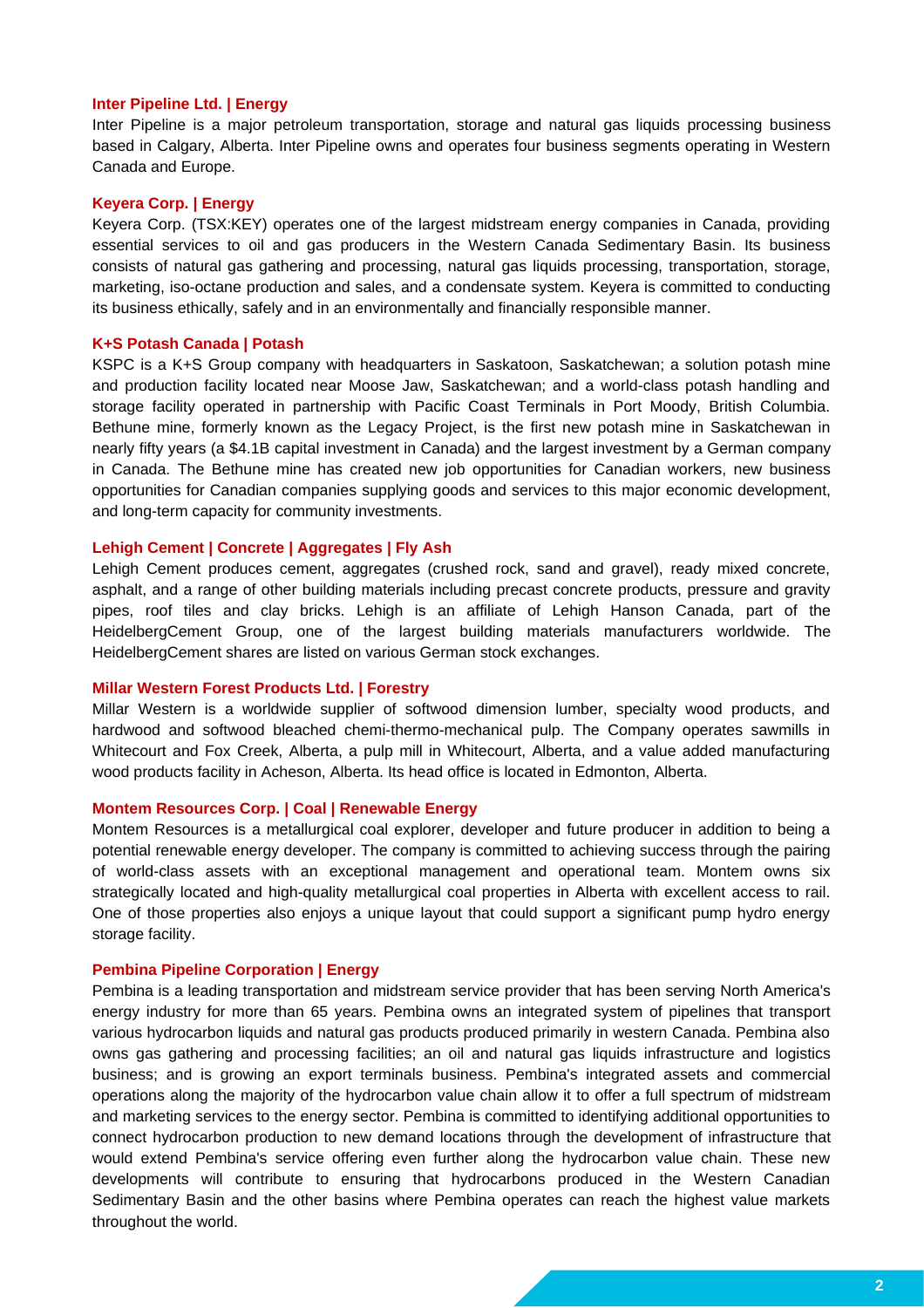## **Plains Midstream Canada | Energy**

Plains Midstream Canada owns, operates, and develops a diversified portfolio of complementary midstream energy assets. The Company's extensive network of pipelines, terminals, storage and gathering assets are located in key crude oil and NGL producing basins, transportation corridors, and at major market hubs in Canada and the United States

#### **Sultran Ltd. | Sulphur**

Sultran Ltd., a private company owned by major oil and gas producers, manages the logistics of moving around three million tonnes of sulphur annually via rail from origins in western Canada to two terminals on the Canadian west coast, for unloading, storage and loading to vessels. Sultran owns Pacific Coast Terminals, a state-of-the-art, marine bulk terminal on Burrard Inlet in Port Moody, British Columbia that provides handling and storage services to the sulphur, potash, glycol and canola oil industries.

## **Suncor Energy Inc. | Energy**

Suncor Energy is Canada's leading integrated energy company, with a global team of over 30,000 people. Suncor's operations include oil sands development, production and upgrading, offshore oil and gas, petroleum refining in Canada and the US, and our national Petro-Canada retail distribution network (now including our Electric Highway network of fast-charging EV stations). A member of Dow Jones Sustainability indexes, FTSE4Good and CDP, Suncor is responsibly developing petroleum resources, while profitably growing a renewable energy portfolio and advancing the transition to a low-emissions future. Suncor is listed on the UN Global Compact 100 stock index.

#### **Vista Energy Resources | Coal**

Vista Energy Resources subsidiary Bighorn Mining has successfully developed an ultra-low sulfur, low ash, world-class thermal seaborne coal project. Servicing Asia-Pacific market(s), the project has moved from development into a highly scalable, productive, low-cost asset – currently exporting 6Mt per annum.

#### **West Fraser | Forestry**

West Fraser is a leading North American integrated wood products company producing lumber, wood chips, laminated veneer lumber, medium density fiberboard, plywood, pulp and newsprint. The Company has operations in western Canada and the southern United States.

## **Associate Members**

#### **Arrow Transportation Systems**

Started in 1919, Arrow is a privately owned, diversified transportation company. Based in British Columbia, Arrow currently employees more than 1,000 employees across North America and focuses on trucking, rail transloads, logistics, manufacturing, environmental services, marine and technology development.

#### **Cando Rail & Terminals**

Cando Rail & Terminals is Canada's leading provider of specialized rail operating services that allow industrial shippers to optimize their supply chains and connect to Class 1 railways by leveraging Cando's operating capabilities and network of owned multi-purpose rail terminals. The company provides a wide range of rail services including short line operations, industrial switching, material handling, terminal and transload services, railcar staging, train assembly, and related services. Fully embedded in their customers' supply chain, Cando Rail & Terminals ensure their customers' products get to where they need them, when they want them. www.candorail.com.

#### **GATX Rail Canada**

GATX Corporation, founded in 1898, is the leading global railcar lessor. GATX own railcar fleets in North America, Europe, and Asia. GATX jointly own one of the largest aircraft spare engine lease portfolios in the world. GATX operate through three business segments: Rail North America, Rail International, and Portfolio Management. In the North American rail market, GATX has a fleet of more than 118,000 railcars, and also owns a fleet of 601 four-axle and 28 six-axle locomotives.